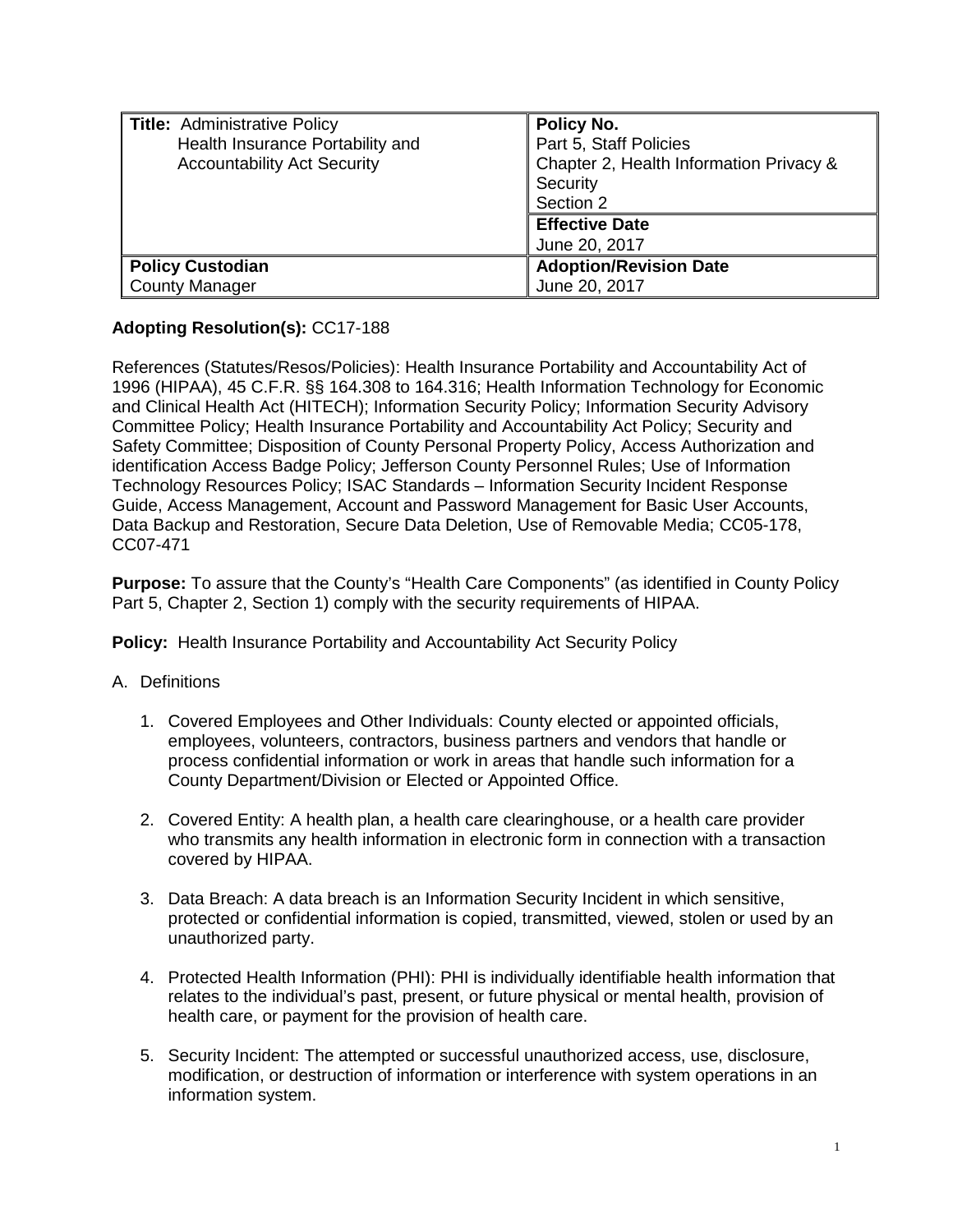- B. Administrative Safeguards Security Management (45 C.F.R. § 164.308(a)(1))
	- 1. Risk Analysis (45 C.F.R. § 164.308(a)(1)(ii)(A)) The Privacy Official and the Security Official (as identified in the Health Insurance Portability and Accountability Act Hybrid and Privacy and Security Officials Designation Policy) shall conduct a risk analysis to assess the potential risks and vulnerabilities to the confidentiality, integrity, and availability of PHI held by the county at least once every two years. The risk analysis shall:
		- a. Include a formal, written assessment of the risks to PHI including the risk of loss, corruption, or misuse of the data.
		- b. Identify current measures used to safeguard information and any gaps between current measures and HIPAA security requirements.
		- c. Review suspected and known Security Incidents
	- 2. Risk Management (45 C.F.R. § 164.308(a)(1)(ii)(B))
		- a. The county has created an Information Security Advisory Committee (ISAC) to prevent the unauthorized loss or exposure of sensitive information, including PHI, that could cause irreparable harm to the county, its employees, and citizens, and that could also subject the county to fines or other sanctions. ISAC committee composition, responsibilities, and procedures are provided for in the Information Security Advisory Committee Policy.
		- b. The county has created the Security and Safety Committee to develop and implement security and safety practices to ensure a secure and safe environment within County facilities for clients, employees, and assets. The Security and Safety Committee's composition and responsibilities are provided for in the Security and Safety Committee Policy.
	- 3. Sanctions (45 C.F.R. § 164.308(a)(1)(ii)(C))

Failure to comply with this Policy may result in loss of privileges and disciplinary action as provided for in the Personnel Rules. Additionally, employees should be aware that the U.S. Department of Health and Human Services' Office for Civil Rights may impose civil money penalties and the U.S. Department of Justice may impose criminal penalties against an individual that fails to comply with HIPAA regulations. The Privacy Official and Security Official, along with Human Resources, shall be responsible for enforcing this Policy.

- 4. Information System Activity Review (45 C.F.R. § 164.308(a)(1)(ii)(D))
	- a. The ISAC shall maintain the ISAC Standard Information Security Incident Response Guide to capture suspected and known Security Incidents.
	- b. The county shall implement a program to review and audit access log-ins and other information system activities. The HIPAA Security and Privacy Officials may conduct routine reviews of information system activities of Covered Employees and Other Individuals if necessary. These reviews must be documented.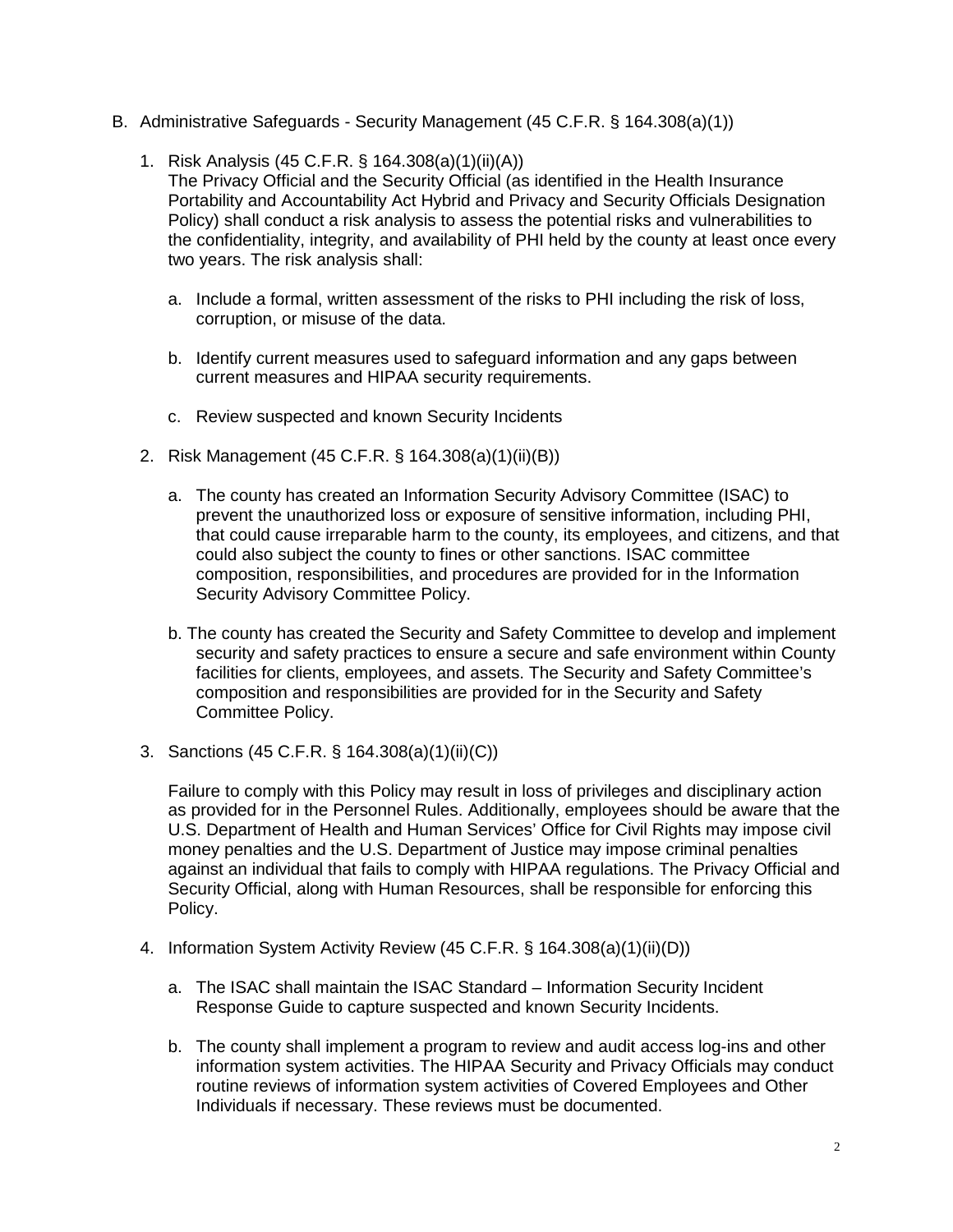- c. Suspicious login attempts shall be brought to the attention of the HIPAA Security and Privacy Officials in a timely manner to ensure protection of PHI.
- C. Administrative Safeguards Assigned Security Responsibility (45 C.F.R. § 164.308(a)(2))
	- 1. The Security Officials, as identified in the Health Insurance Portability and Accountability Act Hybrid and Privacy and Security Officials Designation Policy, shall be responsible for the development and implementation of the policies and procedures required under Part 164, Subpart C of HIPAA.
	- 2. The roles and responsibilities to ensure the security of county information in electronic and physical forms is provided for in the Information Security Policy.
	- 3. All members of the workforce have a responsibility to watch for unauthorized use or disclosure of PHI, to act to prevent the action, and to report suspected privacy and security breaches to their supervisor, or to the Privacy or Security Official. The Privacy Official shall develop a formal reporting process.
- D. Administrative Safeguards Workforce Security (45 C.F.R. § 164.308(a)(3))
	- 1. Authorization and/or Supervision; Workforce Clearance Procedure (45 C.F.R. § 164.308(a)(3)(ii)(A) and (B))
		- a. The ISAC Standard Access Management shall be used to ensure only necessary members of the workforce have access to electronic PHI and to prevent access by those workforce members who do not need access to PHI.
		- b. Appropriate background checks will be conducted on employees who handle PHI. The individuals with security implementation and enforcement authority, as identified in the Health Insurance Portability and Accountability Act Hybrid and Privacy and Security Officials Designation Policy, shall maintain a list of those individuals with access to PHI. The Security Officials shall audit the list at least annually using the ISAC Standard – Access Management.
		- c. The Access Authorization and Identification Access Badge Policy shall be used to ensure physical access controls in county buildings, facilities, and grounds.
	- 2. Termination procedures (45 C.F.R. § 164.308(a)(3)(ii)(C))
		- a. The Privacy and Security Officials shall periodically review termination processes to ensure that electronic access is deactivated and that all keys and identification access badges are returned in a timely manner. These reviews shall ensure that employees who remain employed by the County but who no longer require access to electronic PHI, no longer have such access.
		- b. The individuals with security implementation and enforcement authority, as identified in the Health Insurance Portability and Accountability Act Hybrid and Privacy and Security Officials Designation Policy, shall ensure that identification access badges and office keys are returned and that access to all county computer systems is terminated when a workforce member that worked with PHI is no longer employed by the county.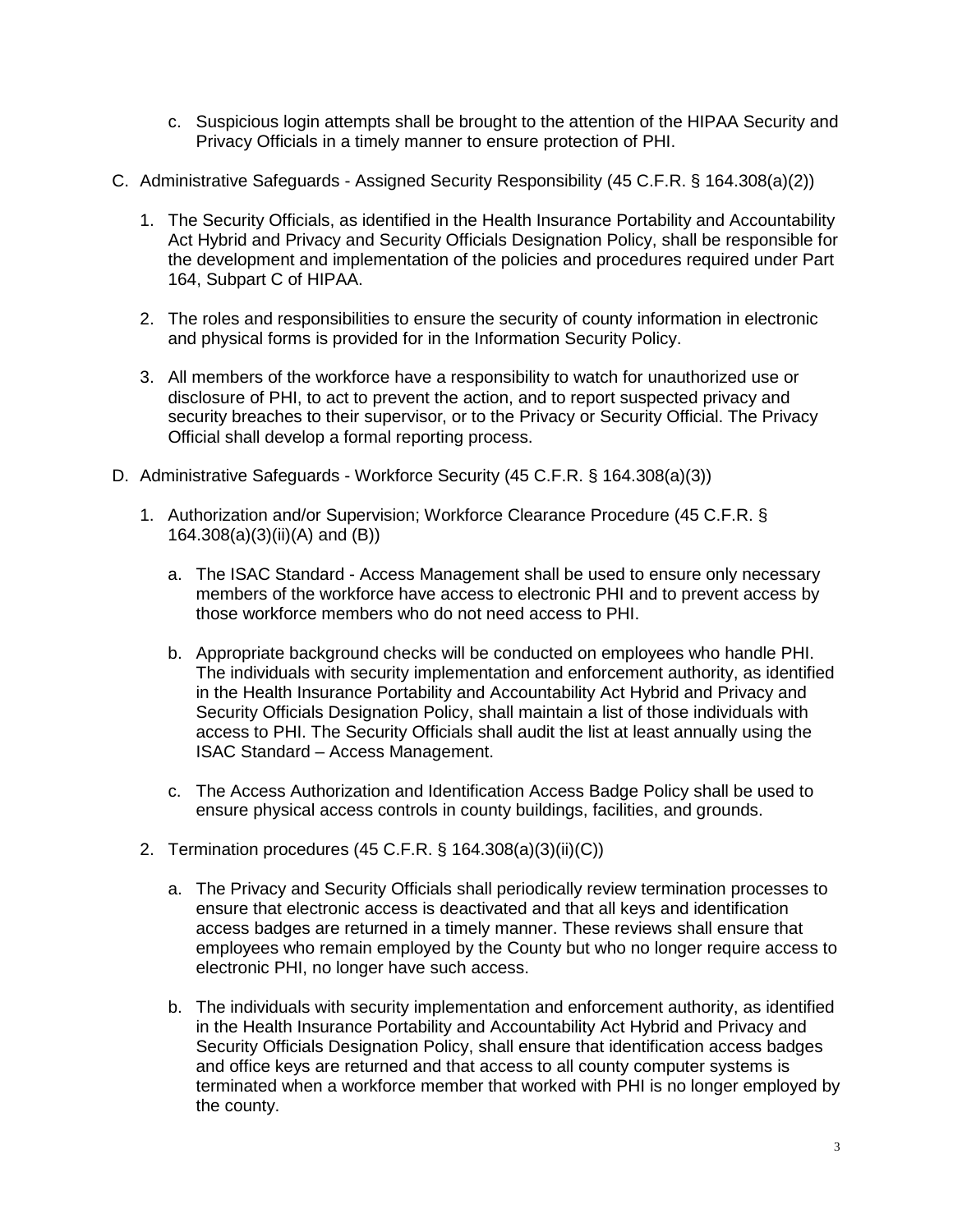- c. The loss of a key to a work area that contains PHI must be reported to Facilities Management and the Privacy and Security Officials in the Department/Division or Appointed/Elected Official immediately and the locks must be changed.
- E. Administrative Safeguards Information Access Authorization, Establishment, and Modification (45 C.F.R. § 164.308(a)(4)(ii)(B) & (C))
	- 1. County employees with access to PHI shall comply with all requirements of this Policy, the Information Security Policy, the ISAC Standard – Data Encryption, and the ISAC Standard - Access Management.
	- 2. PHI may not be transmitted by email unless the sender is using a secure email system. Employees using email to transmit PHI should actively monitor and manage email mailbox contents. All distribution and email addresses shall be updated to avoid misdirection of information. In the event PHI is misdirected, the employee shall report the inadvertent transmission to their supervisor.
- F. Administrative Safeguards Security Awareness and Training (45 C.F.R. § 164.308(a)(5))
	- 1. The Privacy and Security Officials, and/or individuals with security implementation and enforcement authority shall train employees on HIPAA-related policies and procedures and any substantive amendments as necessary and appropriate for them to carry out their functions. The Privacy and Security Officials and/or individuals with security implementation and enforcement authority shall maintain documentation of the training provided.
	- 2. County staff members with access to PHI shall be periodically made aware of potential security threats and appropriate security measures. The Privacy and Security Officials shall stay abreast of and address security threats.
	- 3. Protection from Malicious Software (45 C.F.R. § 164.308(a)(5)(ii)(B)) The Security Official, in cooperation with the Information Security Advisory Committee, shall develop programs to protect IT resources from malicious software and ensure County systems are regularly updated. Employees shall be trained to report suspected software and shall be tested as needed to ensure employees can identify suspected malicious software.
	- 4. Log-In Monitoring and Password Management (45 C.F.R. § 164.308(a)(5)(ii)(C) & (D))

ISAC Standard –Password Basic User Accounts provides a password management program to ensure that passwords meet security criteria for length and complexity, expire after a certain length of time, and lockout after a certain number of failed attempts.

G. Administrative Safeguards - Security Incident Procedures (45 C.F.R. § 164.308(a)(6))

Response, mitigation, and reporting shall be completed in compliance with the ISAC Standard – Information Security Incident Response Guide. The Information Security Policy assigns the CISO to oversee operation of the ISAC Standard – Information Security Incident Response Guide.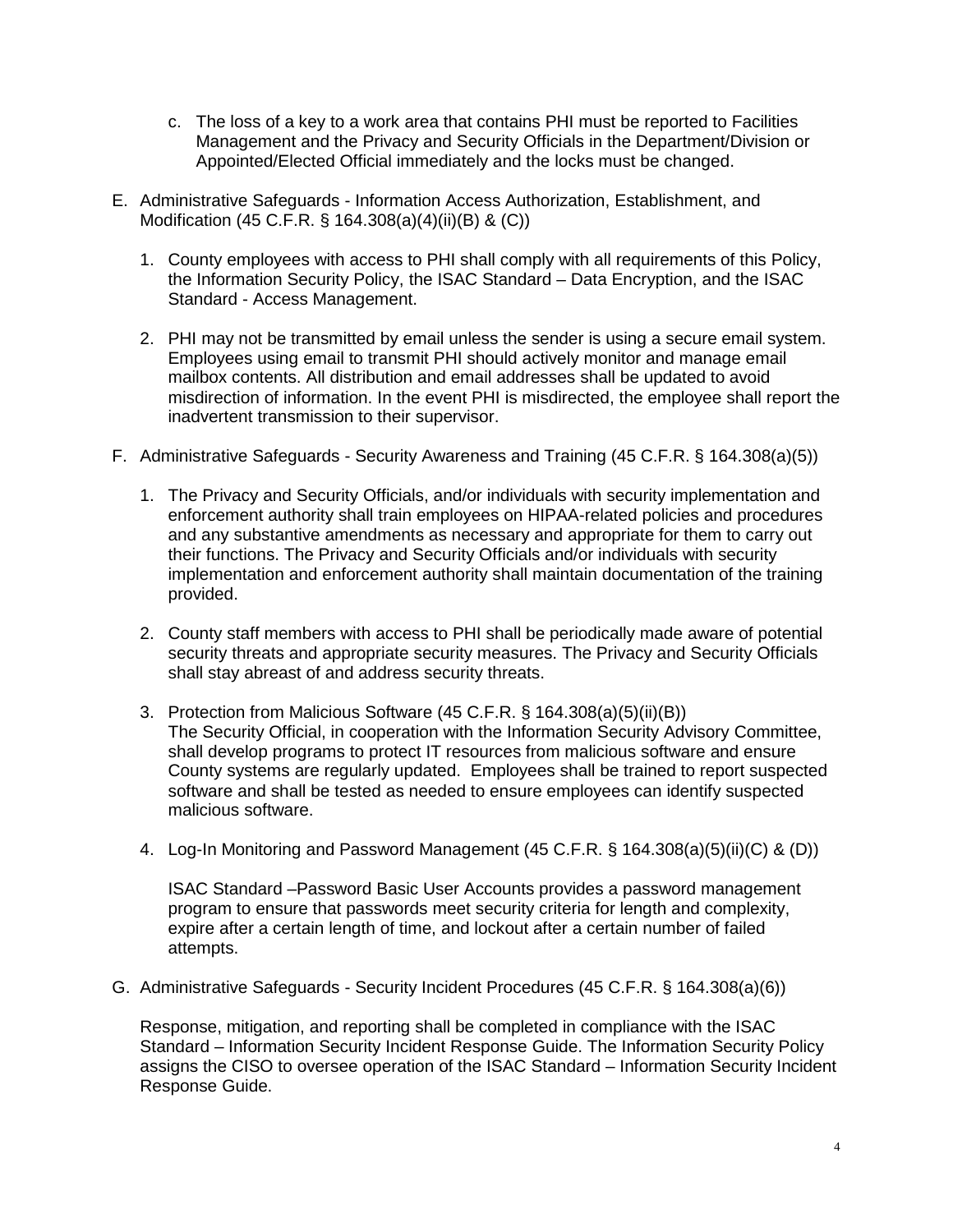- H. Administrative Safeguards Continuity Plan (45 C.F.R. § 164.308(a)(7))
	- 1. The county shall develop and implement a Business Continuity Plan to respond to an emergency or other occurrence (for example, fire, vandalism, system failure, and natural disaster) that damages systems that contain PHI. The Plan shall contain the following components
		- a. Data Back Up and Recovery Plan The ISAC Standard - Data Backup and Restoration shall be followed to maintain retrievable exact copies of PHI and restore any loss of data.
		- b. PHI Protection The county shall ensure the protection and the security of PHI if the county is operating in emergency mode.
		- c. Testing and Revision Procedures The county shall implement procedures for the periodic testing and revision of the Business Continuity Plan and ISAC Standard - Data Backup and Restoration.
		- d. Applications and Data Criticality Analysis The county shall assess the relative criticality of specific applications and data in support of other continuity plan components.
- I. Administrative Safeguards Evaluation (45 C.F.R. § 164.308(a)(8)) The county shall perform an evaluation of the county security programs every two years or as needed in response to environmental or operational changes. Changes shall be implemented as needed.
- J. Physical Safeguards Facility Access Controls (45 C.F.R. § 164.310(a)(1))
	- 1. The county shall limit physical access to its information systems and the facility or facilities in which they are housed, while ensuring that properly authorized access is allowed pursuant to the Access Authorization and Identification Access Badge Policy.
	- 2. Continuity Operations (45 C.F.R. § 164.310(a)(2)(i)) The county shall establish, and implement as needed, procedures that allow information technology staff access in support of restoration of lost data in the event of an emergency.
	- 3. Facility Security Plan (45 C.F.R. § 164.310(a)(2)(ii)) The county shall safeguard county buildings, facilities, and equipment from unauthorized physical access, tampering, and theft. This includes providing locks on doors to offices that contain equipment used to access PHI.
	- 4. Access Control and Validation Procedures (45 C.F.R. § 164.310(a)(2)(iii)) The county shall control and validate a person's access to facilities based on their role or function in accordance with the Access Authorization and Identification Access Badge Policy and the ISAC Standard – Access Management. The Divisions, Departments, and Offices that work with PHI shall ensure that only those individuals who must work with PHI as part of their job functions will be given physical access to the equipment used to access PHI.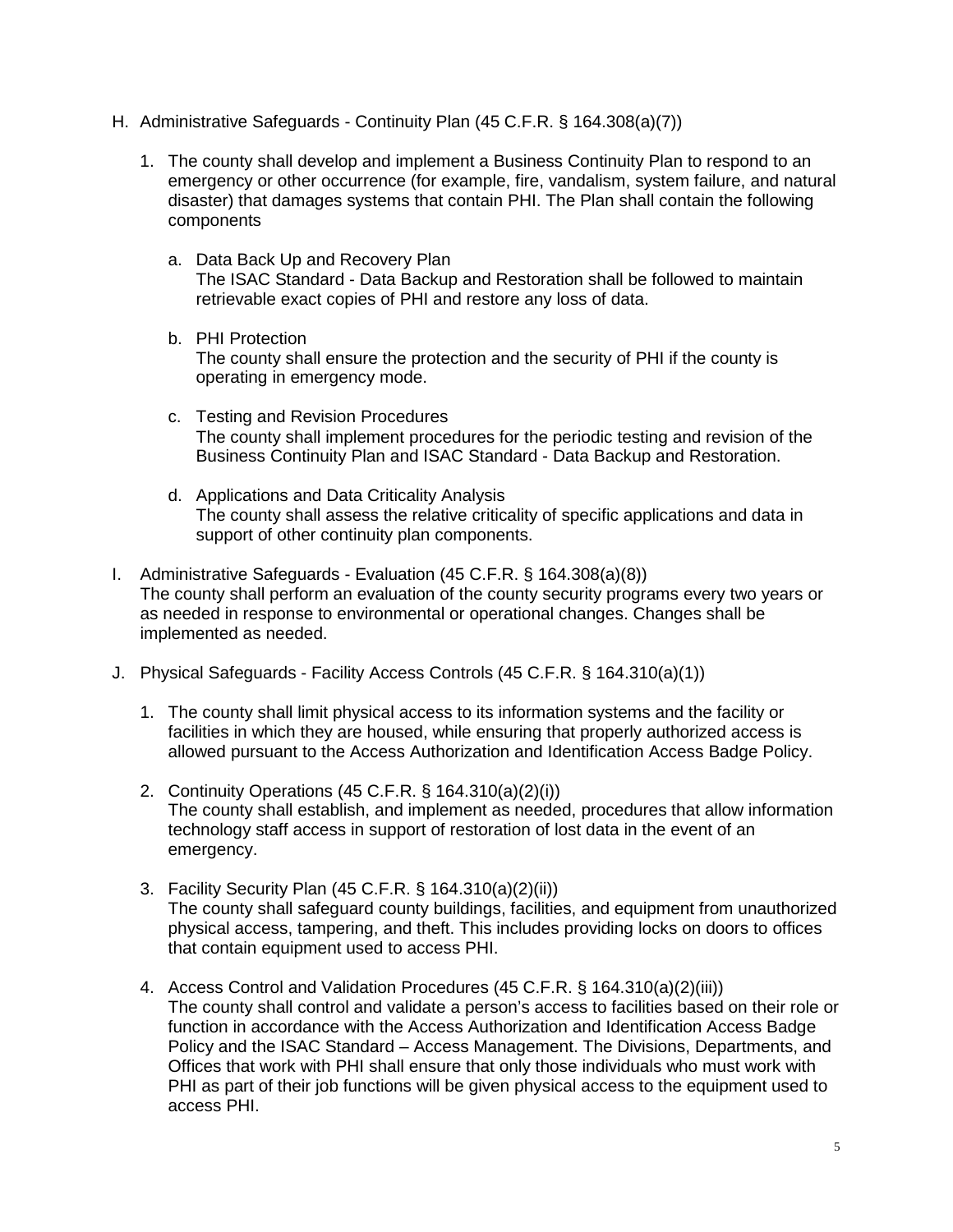- 5. Maintenance Records (45 C.F.R. § 164.310(a)(2)(iv)) The county shall document security related repairs and modifications, including but not limited to walls, doors, windows, and locks, to areas where PHI is stored. The county shall maintain a record of repairs and ensure that physical safeguards remain in place while repairs or modifications take place.
- K. Physical Safeguards –Workstation Use and Security (45 C.F.R. § 164.310(b) and (c))
	- 1. Employees with access to PHI shall ensure that observable confidential information is adequately shielded from unauthorized disclosure on computer screens. Screen savers or desktops password protections, views of the screen, and other measures may be employed as appropriate to protect PHI. Items must not be left on computer screens where unauthorized disclosure may occur.
	- 2. User accounts shall not be shared with other employees per the ISAC Standard Account and Password Management for Basic Users.
- L. Physical Safeguards Device and Media Controls (45 C.F.R. § 164.310(d)(1))
	- 1. Receipt and removal of hardware and media that contain PHI into and out of a division/department, and the movement of these items within the division/department shall be managed as detailed in the Disposition of County Personal Property Policy and as follows:
		- a. Disposal (45 C.F.R. § 164.310(d)(2)(i)) Electronic PHI shall be removed from hardware before a device is surplused.
		- b. Media Re-Use (45 C.F.R. § 164.310(d)(2)(ii)) Disks from servers or personal computers that are surplused shall be destroyed or wiped through a secure data wipe program. Magnetic tapes shall be bulk erased before reuse and destroyed rather than being surplused.
		- c. Accountability (45 C.F.R. § 164.310(d)(2)(iii)) The movement of hardware and electronic media that contained PHI, and the person responsible for such movement, shall be documented.
		- d. Data Backup and Storage (45 C.F.R. § 164.310(d)(2)(iv)) Data stored on the county's servers shall be backed up nightly. PHI created or modified on end user devices/media should be transferred to counter servers/storage at the end of each work day for backup.
- M. Technical Safeguards Access Control (45 C.F.R. § 164.312(a)(1))
	- 1. The ISAC Standard Access Management and Access Authorization and Identification Access Badge Policy shall be used to ensure members of the workforce have only necessary access to PHI and to prevent those workforce members who do not need access to PHI.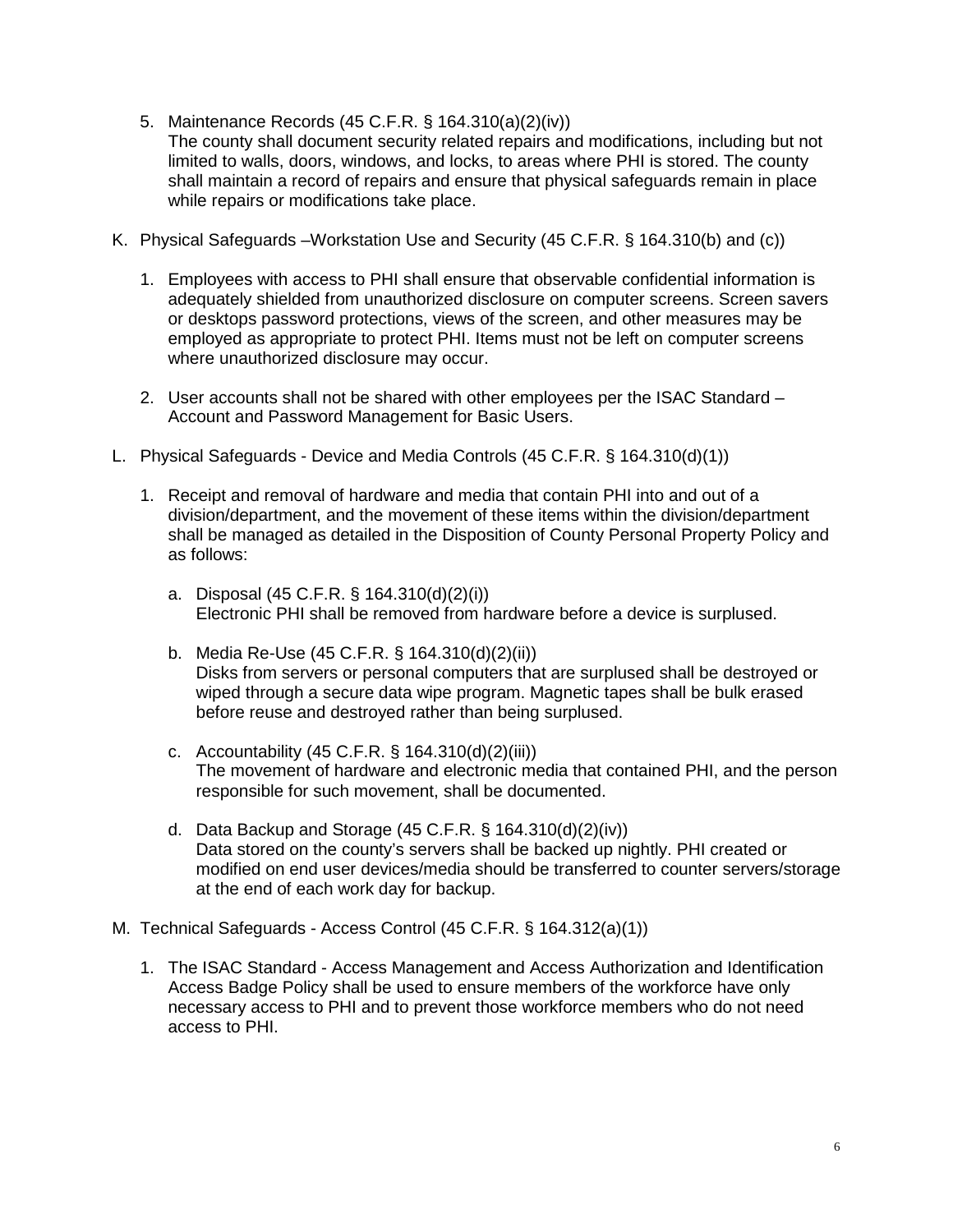- 2. Unique User Identification (45 C.F.R. § 164.312(a)(2)(i)) The county shall assign a unique name and/or number for identifying and tracking user identity in accordance with the ISAC Standard – Password Basic User Accounts and ISAC Standard – Access Management.
- 3. Emergency Access Procedure (45 C.F.R. § 164.312(a)(2)(ii)) The county shall establish procedures for obtaining necessary PHI during an emergency.
- 4. Automatic Logoff (45 C.F.R. § 164.312(a)(2)(iii)) The county shall implement procedures that terminate a session after a determined time of inactivity.
- 5. Encryption and Decryption (45 C.F.R. § 164.312(a)(2)(iv)) Employees that transmit PHI through email must use a county secured email service. The email must be encrypted, and the subject line should alert the receiver of the email's security needs.
- N. Technical Safeguards Audit Controls (45 C.F.R. § 164.312(b))

The county shall implement hardware, software, and/or procedural mechanisms that record and examine activity in information systems that contain or use PHI.

O. Technical Safeguards - Integrity (45 C.F.R. § 164.312(c)(1))

The county shall protect PHI from improper alteration or destruction by implementing a file integrity monitoring system that alerts to any such unauthorized changes.

- P. Technical Safeguards Person or Entity Authentication (45 C.F.R. § 164.312(d))
	- 1. The County shall implement the ISAC Standard Access Management Standard to ensure that a person seeking access to electronic protected health information is the one claimed.
	- 2. Individuals with security implementation and enforcement authority shall develop additional procedures, standards and other documents to verify the identity of a person requesting disclosure of PHI.
- Q. Transmission Security (45 C.F.R. § 164.312(e)(1))
	- 1. Integrity Controls (45 C.F.R. § 164.312(e)(2)(i)) The County shall implement technical security measures to guard against unauthorized access to and modifications of PHI that is being transmitted over a communications network.
	- 2. Encryption (45 C.F.R. § 164.312(e)(2)(ii)) The County shall implement encryption of PHI whenever deemed appropriate.